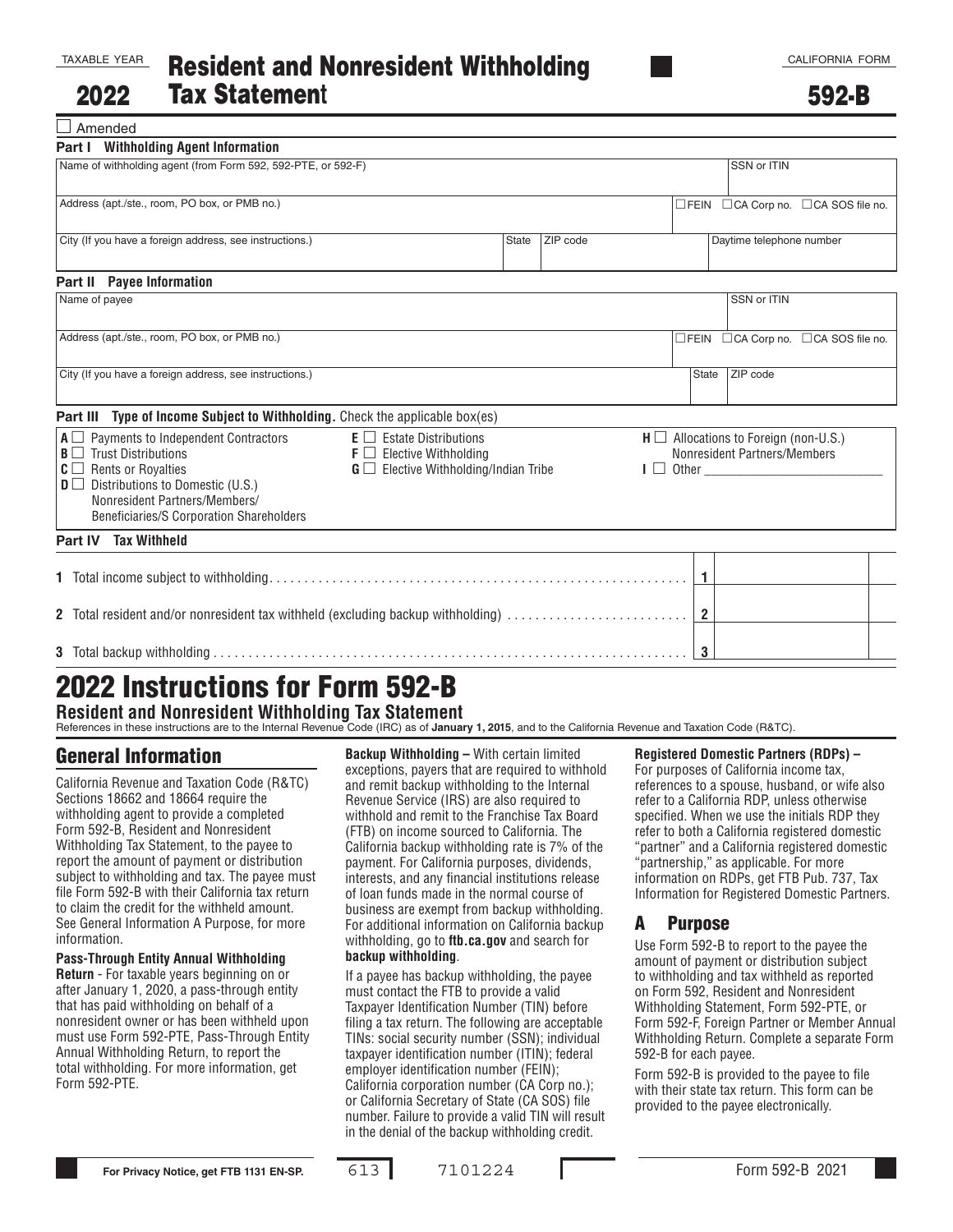For more information, go to **ftb.ca.gov** and search for **electronic 592-B requirements**. A broker can provide Form 592-B as a composite statement. For more information, go to **ftb. ca.gov** and search for **composite 592-B**.

**Do not** use Form 592-B to allocate or distribute withholding to each payee, use Form 592, Form 592-PTE, or Form 592-F.

Pass-through entities withheld upon by another entity use:

- **•** Form 592-PTE to pass through the withholding to domestic nonresident partners in a partnership, members of a limited liability company (LLC), estate or trust beneficiaries, and S corporation shareholders.
- Form 592-F to pass through the withholding to foreign (non-U.S.) partners or members.

## B Helpful Hints

- Get taxpayer identification numbers (TINs) from all payees.
- Complete all applicable fields.
- Complete all forms timely to avoid penalties.

## C Who Must Complete

Form 592-B must be completed by the withholding agent, including any person or entity who:

- **•** Has withheld on payments to residents or nonresidents.
- Has withheld backup withholding on payments to residents or nonresidents.
- Was withheld upon and must pass through the withholding credit to their pass-through entity owners.

#### **Record Keeping**

The withholding agent retains the proof of withholding for a minimum of five years and must provide it to the FTB upon request.

# D When To Complete

Form 592-B must be completed and provided to each payee by:

- **•** January 31st following the close of the calendar year for residents or nonresidents.
- February 15th following the close of the calendar year for brokers as stated in Internal Revenue Code (IRC) Section 6045.

Form 592-B must be provided to each foreign (non-U.S.) partner or member by:

- **•** The 15th day of the 3rd month following the close of the partnership's or LLC's taxable year.
- The 15th day of the 6th month following the close of the partnership's or LLC's taxable year, if all the partners in the partnership or members in the LLC are foreign.

**10-Day Notification –** When making a payment of withholding tax to the IRS under IRC Section 1446, a partnership must notify all foreign partners of their allocable shares of any IRC Section 1446 tax paid to the IRS

by the partnership. The partners use this information to adjust the amount of estimated tax that they must otherwise pay to the IRS. The notification to the foreign partners must be provided within 10 days of the payment due date, or, if paid later, the date the withholding payment is made. See Treas. Reg. Section 1.1446-3(d)(1)(i) for information that must be included in the notification and for exceptions to the notification requirement. For California withholding purposes, withholding agents should make a similar notification. No particular form is required for this notification, and it is commonly done on the statement accompanying the distribution or payment. However, the withholding agent may choose to report the tax withheld to the payee on a Form 592-B.

# E Amending Form 592-B

If an error is discovered after the withholding agent provides Form 592-B to the payee, then the withholding agent must follow the amending instructions for Form 592, Form 592-PTE, or Form 592-F and follow the steps below:

- **•** Complete a new Form 592-B using the same taxable year form as originally provided to the payee.
- Check the Amended box at the top left corner of the form.
- Provide the amended copy of Form 592-B to the payee.

## F Penalties

The withholding agent must furnish complete and correct copies of Form(s) 592-B to the payee by the due date.

If the withholding agent fails to provide complete, correct, and timely Form(s) 592-B to the payee, the penalty per Form 592-B is:

- **•** Up to \$270 for each payee statement not provided by the due date.
- \$550 or 10% of the amount required to be reported (whichever is greater), if the failure is due to intentional disregard of the requirement.

# Specific Instructions

## Instructions for Withholding Agent

**Year –** The year at the top left corner of Form 592-B represents the calendar year in which the withholding took place.

For foreign partners or foreign members, match the year at the top left corner of Form 592-B to the year that the partnership's or LLC's taxable year ended. For example, if the partnership's or LLC's taxable year ended December 31, 2021, use the 2021 Form 592-B.

**Private Mail Box (PMB) –** Include the PMB in the address field. Write "PMB" first, then the box number. Example: 111 Main Street PMB 123.

**Foreign Address –** Follow the country's practice for entering the city, county, province, state, country, and postal code, as applicable, in the appropriate boxes. **Do not** abbreviate the country name.

## Part I – Withholding Agent Information

Enter the withholding agent's name, TIN, address, and telephone number.

## Part II – Payee Information

Enter the payee's name, TIN, and address.

If the payee is a **grantor trust**, enter the individual name and SSN or ITIN of the grantor that is required to file a tax return and report the income. **Do not enter the name of the trust or trustee information.** (For tax purposes, grantor trusts are transparent. The individual grantor must report the income and claim the withholding on the individual's California tax return.)

If the payee is a **nongrantor trust**, enter the name of the trust and the trust's FEIN. **Do not enter trustee information.**

If the trust has applied for a FEIN, but it has not been received, enter "applied for" in the space for the trust's FEIN and attach a copy of the federal application to the **back** of Form 592-B. After the FEIN is received, amend Form 592-B to submit the assigned FEIN.

If the payees are married/RDP, enter only the name and SSN or ITIN of the primary spouse/RDP. However, if the payees intend to file separate California tax returns, the withholding agent should split the withholding and complete a separate Form 592-B for each spouse/RDP.

## Part III – Type of Income Subject to Withholding

Check the box(es) for the type of income subject to withholding.

# Part IV – Tax Withheld

**Line 1**

Enter the total income subject to withholding. **Line 2**

Enter the total resident and/or nonresident tax withheld (excluding backup withholding). The amount of tax to be withheld is computed by applying a rate of 7% on items of income subject to withholding. For foreign partners, the rate is 8.84% for corporations, 10.84% for banks and financial institutions, and 12.3% for all others.

For pass-through entities, the amount withheld is allocated to partners, members, S corporation shareholders, or beneficiaries, whether they are residents or nonresidents of California, in proportion to their ownership or beneficial interest.

#### **Line 3**

Enter the total backup withholding, if applicable.